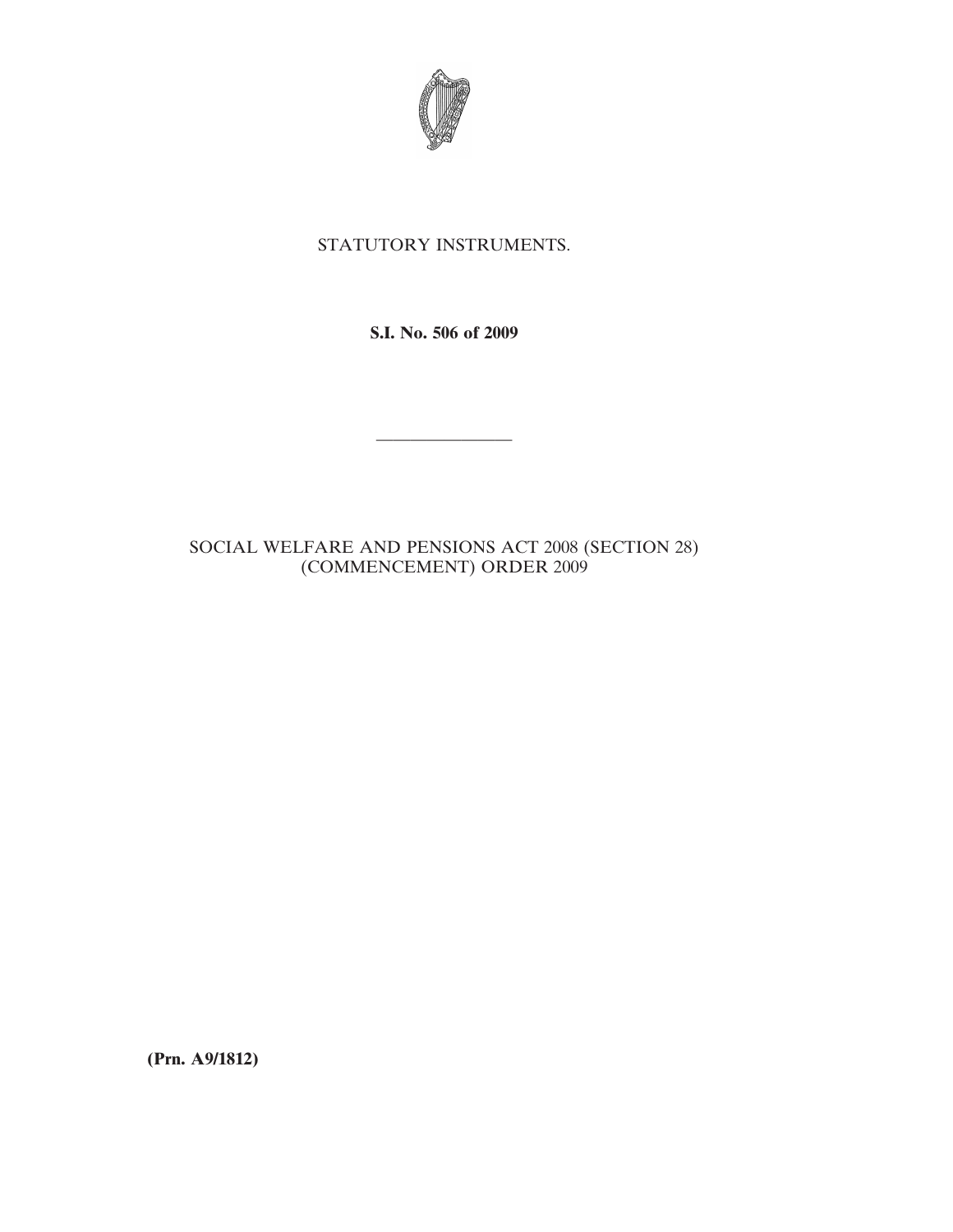## SOCIAL WELFARE AND PENSIONS ACT 2008 (SECTION 28) (COMMENCEMENT) ORDER 2009

I, MARY HANAFIN, Minister for Social and Family Affairs, in exercise of the powers conferred on me by section 1(6) of the Social Welfare and Pensions Act 2008 (No. 2 of 2008) hereby order as follows:

1. This Order may be cited as the Social Welfare and Pensions Act 2008 (Section 28) (Commencement) Order 2009.

2. The first day of February 2010 is appointed as the day on which section 28 of the Social Welfare and Pensions Act 2008 comes into operation.



GIVEN under my Official Seal, 11 December 2009.

> MARY HANAFIN, Minister for Social and Family Affairs.

*Notice of the making of this Statutory Instrument was published in "Iris Oifigiúil" of* 18*th December*, 2009.